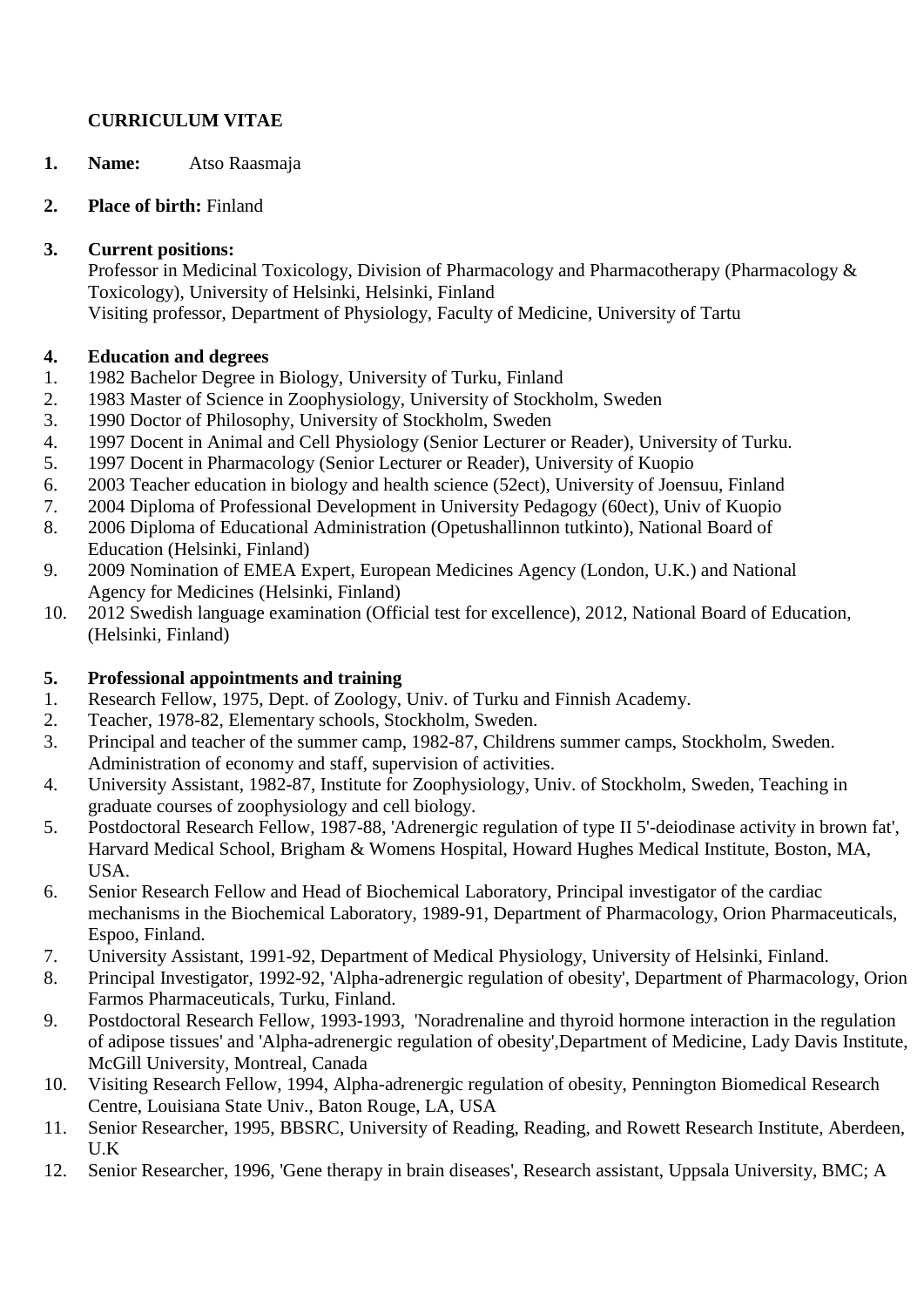senior research position was granted by the Swedish Research Council, Dept. of Medical Pharmacology, Uppsala, Sweden

- 13. Senior Researcher, 1996-97, 'Gene therapy in brain diseases', Dept. of Pharmacology and Toxicology, University of Kuopio, Finland
- 14. Senior Lecturer in Pharmacology and Project Manager, 1997-2003, Department of Pharmacology and Toxicology, University of Kuopio, Finland
- 15. Professor in Pharmacology 2003; Department of Pharmacology and Toxicology, University of Kuopio, Finland
- 16. Professor in Pharmacology 2004; Division of Pharmacology & Toxicology, University of Helsinki, Finland
- 17. Coordinator of Graduate School of Pharmacy, Univ. of Helsinki and Kuopio, 2004-06
- 18. Adjunct Professor (Senior Lecturer in Pharmacology), Division of Pharmacology & Toxicology, University of Helsinki, Helsinki, Finland, 2003-12
- 19. Nomination of EMEA Expert, from 2008-, European Medicines Agency and National Agency for Medicines, Helsinki, Finland.
- 20. Visiting professor, 2014-, Department of Physiology, Faculty of Medicine, Univ. of Tartu, Estonia
- 21. Professor in Medicinal Toxicology, 2012-, Division of Pharmacology and Pharmacotherapy, University of Helsinki, Finland

# **6. Research Awards and Major Grants**

# **6.1 Awards, honours and nominations in research**

- 1. 1990 Award to the best thesis. Awarded by The Faculty of Natural Sciences, University of Stockholm to M.Sc. Atso Raasmaja for best thesis at the faculty in 1989/90. Granted by Society of Stockholm High Schools, Stockholm, Sweden. Department of Metabolic Research, University of Stockholm.
- 2. 2002 Award to the research innovation. Awarded by The Finnish Innovation Foundation, Espoo, Finland, to docent Atso Raasmaja for investigations of gene therapy being among the best Finnish innovations in 2002. Granted by Runar Bäckström's Foundation, Espoo, Finland. Department of Pharmacology and Toxicology, University of Kuopio, Finland
- 3. 2004 Award for best thesis. Graduate school of Pharmacy granted one of the doctoral students in the gene therapy project, M.Sc. Pasi Lampela, for the best thesis in 2004 in the Faculty of Pharmacy. The main supervisor of Pasi Lampela's thesis was docent Atso Raasmaja.
- 4. 2012 CNS Research Group of Division of Pharmacology and Toxicology. Granted for excellent research project to the research group (the group leader professor Tuominen).

# **6.2 Major Grants and Scholarships**

- 1. 1985 Research Grant, Wenner Gren Foundation, Stockholm, Sweden. for a research visit in England for the project on 'Alpha- and beta-adrenergic receptors in brown adipose tissue of lean and obese Zucker rats'. For visiting at Department of Biochemistry,University of Southampton and Dunn Nutritional Research Center, University of Cambridge
- 2. 1987-88 Postdoctoral fellowship, Harvard Medical School, Boston, USA. For the project on 'Adrenergic regulation of 5'-deiodinase enzymes in brown adipose tissue'.Harvard Medical School, Brigham & Women's Hospital, Boston, USA.
- 3. 1993 Research Grant, Orion Farmos Pharmaceuticals, Turku, Finland. 'Alpha-adrenergic regulation of obesity', Principal Investigator of the project, in collaboration with prof.Jorma Ohisalo, Dept. of Medical Chemistry, Helsinki, Finland.
- 4. 1993 Postdoctoral fellowship, McGill University, Montreal, Canada. 'Regulation of brown adipose tissue by thyroid hormones. Dept. of Medicine, Lady Davies Institute, McGill University, Montreal, Canada.
- 6. 1993 Research Grant, Orion Farmos Pharmaceuticals, Turku, Finland. 'Alpha-adrenergic regulation of obesity'. Principal Investigator of the project, Dept. of Medicine, Mc Gill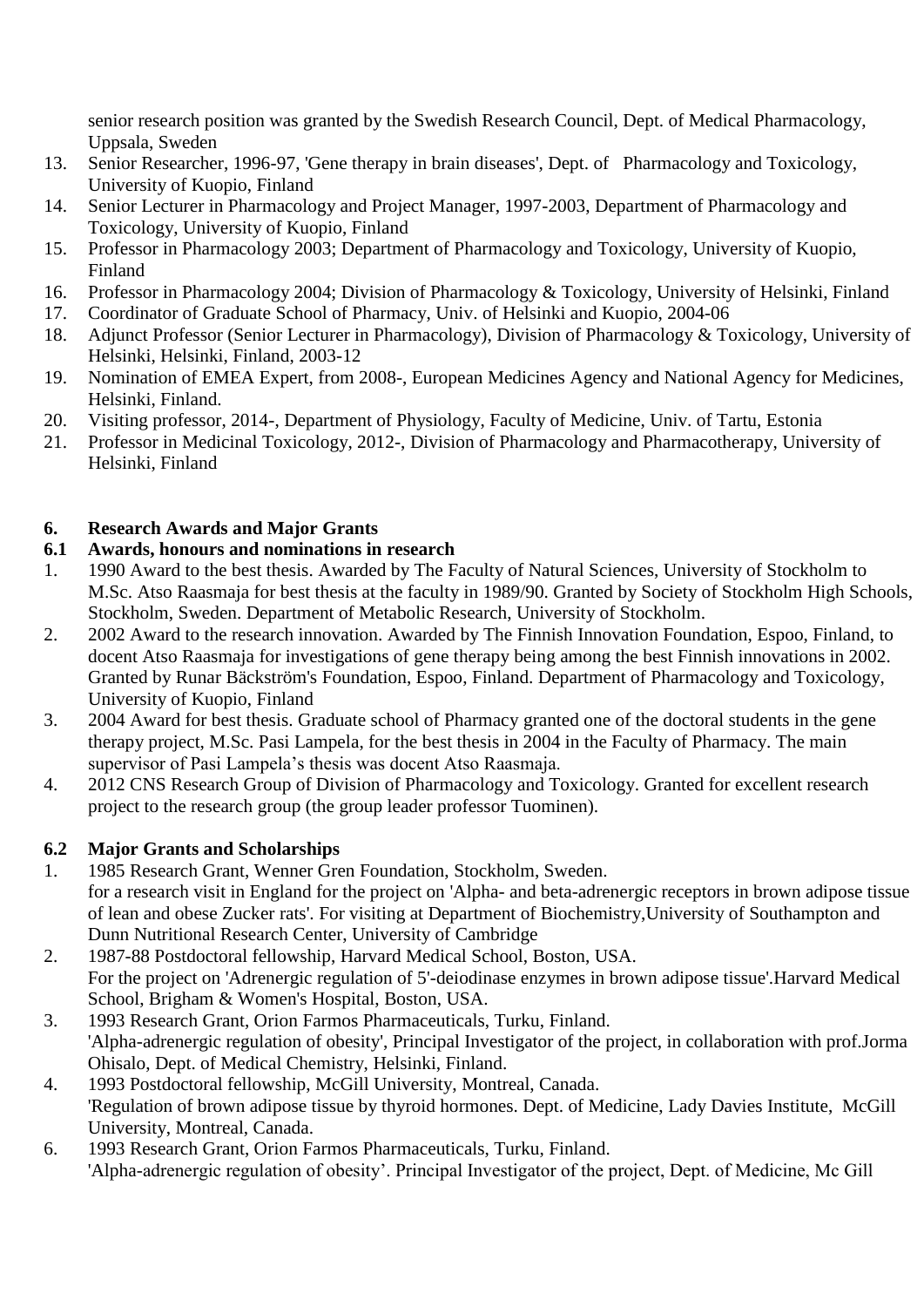University, Montreal, Canada.

- 7. 1994 Research Grant, Orion Farmos Pharmaceuticals, Turku, Finland. 'Alpha-adrenergic regulation of obesity', Principal Investigator of the project, Pennington Biomedical Research Centre, Louisiana State University, Baton Rouge, LA, USA.
- 8. 1996 Research Grant, University of Kuopio. 'Gene therapy in brain diseases', Department of Pharmacology and Toxicology, University of Kuopio. Principal Investigator of the project.
- 9. 1997 Research Grant, University of Kuopio. 'Gene therapy in brain diseases', Department of Pharmacology and Toxicology, University of Kuopio. Principal Investigator of the project.
- 10. 1997 Research Grant, TEKES (Technology Development Center), Finland. 'Gene therapy of brain diseases', Department of Pharmacology and Toxicology, University of Kuopio. Principal Investigator of the project.
- 11. 1998-2000 Research Grant, TEKES (Technology Development Center), Finland. 'Gene therapy of brain diseases', Department of Pharmacology and Toxicology, University of Kuopio. Principal Investigator of the project.
- 12. 2000 Teaching Grant, University of Kuopio, Finland. 'Development of teaching methods using new computet-based technology', with Dr. Ewen McDonald, Department of Pharmacology and Toxicology, University of Kuopio.
- 13. 1999-2001 Research Grant, Biotechnological funding, University of Kuopio. 'Gene therapy of brain diseases', Department of Pharmacology and Toxicology, University of Kuopio. Principal Investigator of the project.
- 14. 2002-03 Research Grant of Finnish Innovation Foundation, Espoo, Finland. 'Development of innovations for gene therapy of brain diseases', Department of Pharmacology and Toxicology, University of Kuopio. Principal Investigator of the project.
- 15. 2003-04 Research Grant, FITBiotech, Tampere, Finland. 'Development of bovine papillomavirus based plasmids for gene therapy. Department of Pharmacology and Toxicology, University of Kuopio. Principal Investigator of the project.
- 16. 2004-06 Research Grant of Foundation of Päivikki and Sakari Sohlberg, Helsinki, Finland 'Development of gene therapy in degenerative brain diseases. Division of Pharmacology & Toxicology, University of Helsinki. Principal Investigator of the project.
- 17. 2008-12 Research Grant with prof. Raimo Hiltunen, Guangzhou Green Life Pharmaceutical Ltd., China. 'Effec of Citrus grandis var. Tomentosa on the blood cholesterol levels in the obese fa/fa Zucker rats'. University of Helsinki.
- 18. 2008-10 Research Grant with prof. Raimo K. Tuominen and the research group. Approved by European Commission and the Finnish Academy. 'Long-term effects of CDNF in rat unilateral 6-OHDA model of Parkinsons disease. University of Helsinki.
- 19. 2012. Cultural Foundation in Finland. Research Grant for Ph.D. project of M.Sc. Tiina Lantto, to study the mechanisms of apoptosis in cell culture models. Supervisors Prof. Raimo Hiltunen and Prof. Atso Raasmaja.
- 20. 2012-14, Pharmacology of Degenerative Brain Research Group, Div Pharmacology and Toxicology, granted for excellent research in university research project evaluations to the group leader Professor Raimo Tuominen and Principal Investigators (Atso Raasmaja is one of Principal Investigators).
- 21. 2014-16 Swedish Cultural Foundation (Svenska Kulturfonden) Mechanisms of apoptosis in neuroblastoma cells. Atso Raasmaja, Div. of Pharmacology and Pharmacotherapy, Faculty of Pharmacy, University of Helsinki
- 22. 2012-15. Alcohol Research Foundation. Research Grant for Ph.D. project of M.Sc. Johanna Uhari to study the gene therapy and opioidergic mechanisms of alcohol addiction in the model of AA/ANA rats. Supervisors Adj. Prof. Petteri Piepponen, Prof. Kalervo Kiianmaa and Prof. Atso Raasmaja.
- 23. 2012-16. Alcohol Research Foundation. Research Grant for Ph.D. project of M.Sc. Ville Oinio to study the gene therapy and opioidergic mechanisms of addiction in the game model of rats. Supervisors Adj. Prof. Petteri Piepponen, Prof. Kalervo Kiianmaa and Prof. Atso Raasmaja.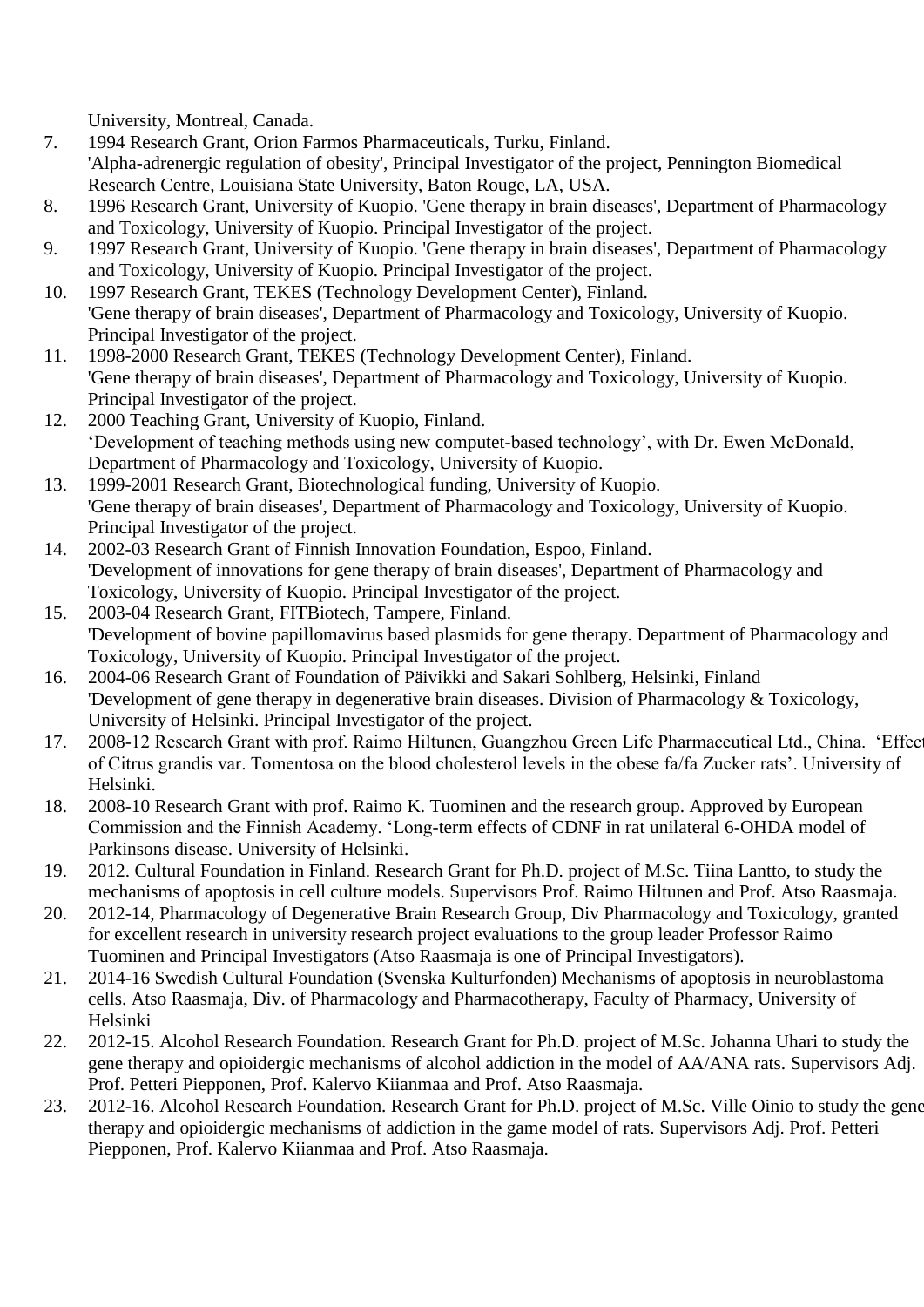## **7. Editorial board memberships**

**-**

## **8. Membership in Scientific Societies**

- 1. Finnish Society for Pharmacology, from 1996
- 2. Finnish Society for Gene Therapy, from 1998
- 3. Finnish Society for Fungis, from 2010
- 4. Finnish Society for Obesity Studies, from 2011
- 5. Finnish Society for Toxicology, from 2012

## **9. Other Academic and Professional Activities**

## **9.1 Referee and assessment activity**

## **Referee activity for Original Research Publications**

- 1. Pharmacology and Toxicology, from 1997-2003
- 2. Journal of Enzyme Inhibition, 1998-
- 3. Journal of Human & Environmental Toxicology, 2004-
- 4. Biomaterials, 2004-
- 5. Transactions on Internet Research 2006-
- 6. European Journal of Pharmaceutical Sciences, 2006-
- 7. Current Drug Safety, 2007-
- 8. Food Chemistry 2009-
- 9. Journal og Cancer Therapy 2010-
- 10. Acta Biomaterialia 2010-
- 11. Food Analytical Methods 2011-
- 12. European Neuropsychopharmacology-
- 13. Current Pharmaceutical Design 2012-
- 14. Journal of Food & Nutritional Disorders 2013-
- 15. Journal: BMC Biology 2013-
- 16. PlosOne 2013-
- 17. Frontiers in Pharmacology 2014-
- 18. Food & Function 2014-

# **Reviewer of grant applications**

- 1. Graduate School Funding for PhD positions and studies
- 2. Evaluation of Research Grant Applications, University of Helsinki

3. External Referee of Research grants for scientific projects, a National Research Council of Life Science and Biotechnology

# **Opponent and Referee of Doctoral and Graduate Thesis**

## **Opponent of dissertations**

- 1.1 Opponent of dissertation 'Behavioral and neurogenetic study of mechanisms related to cat odour induced anxiety in rodents' by Tarmo Aruda. University of Tartu, Estonia, 2006.
- 1.2 Opponent of dissertation 'Sex and environmental factors determine the behavioural phenotype of mice lacking CCK2 receptors: implications for the behavioural studies in transgenic lines' by Urho Abramov.

University of Tartu, Estonia, 2008.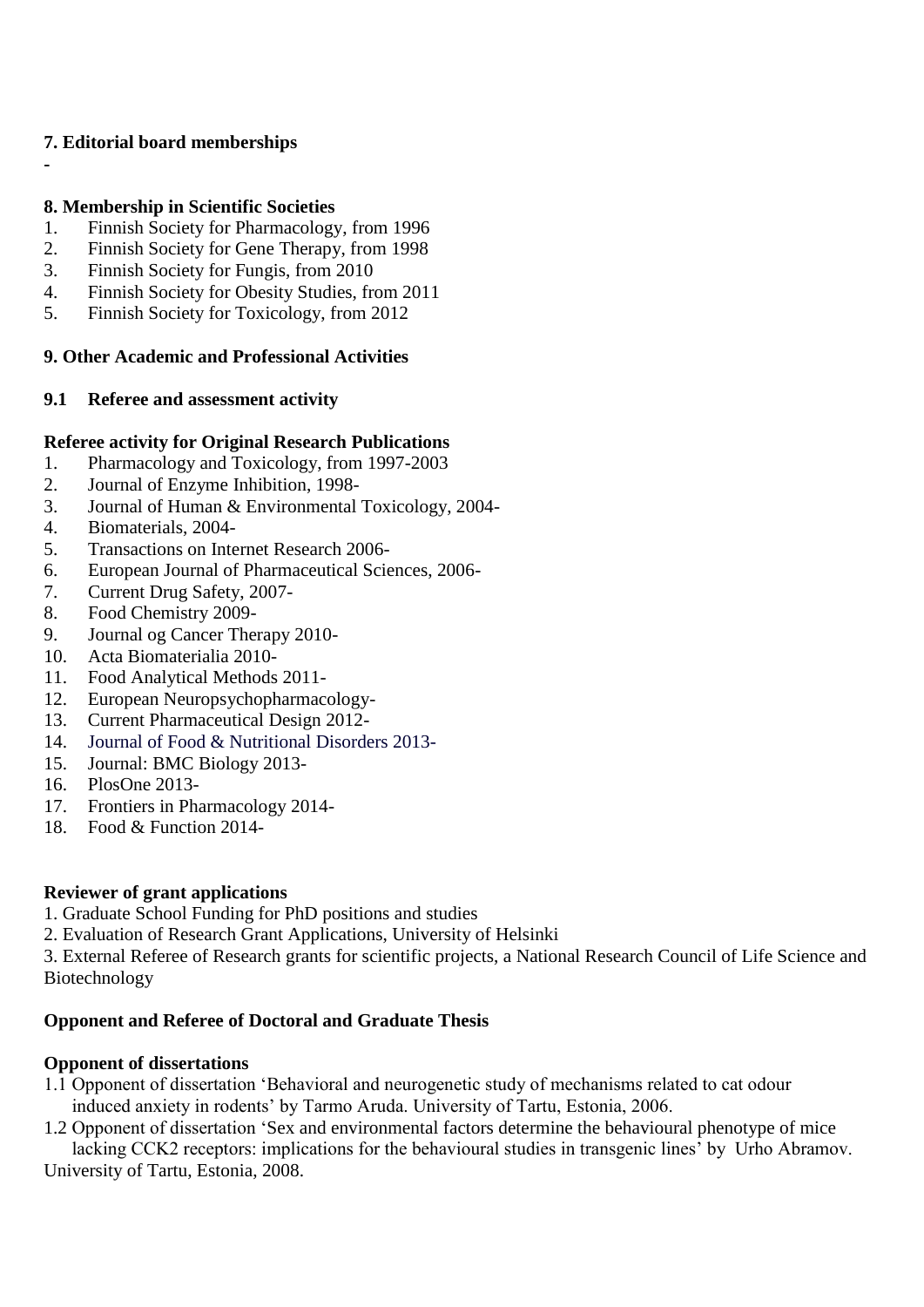- 1.3 Opponent of dissertation 'Animal model of Wolfram Syndrome in mice: behavioural, biochemical and psychopharmacological characterization' by Mario Plaas. University of Tartu, 2013.
- 1.4 Opponent of dissertation by Kim Eerola, University of Turku, Finland, 2014
- 1.5 Opponent of dissertation, University of Reykjavik, Iceland, 2014

## **Reviewer of PhD study plans, doctoral thesis and docentships**

- 2.1 2002- Study plans of PhD students for Graduate School of Pharmacy, Univ. of Helsinki and Kuopio
- 2.2 1999 Doctoral thesis by Ilkka Reenilä, 1999, Dept of Pharmacology, Faculty of Medicine, Univ. of Helsinki
- 2.3 2013 Doctoral thesis by Maija Vaittinen, Fac. of Health Sciences, Univ. of Eastern Finland, Kuopio
- 2.4 2013 Doctoral thesis by Janne Orava, Faculty of Medicines, Univ. of Turku
- 2.5 2014 Docentship in Environmental Toxicology, by Khaled Abass, PhD, Faculty of Veterinary Medicine, Univ. Helsinki
- 2.6 2014 Docentship in Molecular and Environmental Toxicology, by Merja Korkolainen, PhD, Faculty of Environmental Sciences, Univ. of Eastern Finland, Kuopio
- 2.7 2014 Doctoral thesis, Björnar de Hollander, Faculty of Medicine, University of Helsinki, Finland, 2014
- 2.8 2014 Doctoral thesis, Sanna Lensu, No chocolate, please! Dioxin-induced responses in feeding related behaviour and in neuronal activityUniversity of Eastern Finland, autumn 2014

### **Evaluation of graduate and undergraduate thesis**

3.1 Evaluation of app. 100 MSc/BSc thesis in pharmaceutical and natural sciences

### **10. Administration and management**

#### **10.1 Membership in Boards and Committees**

#### **Faculty Boards and Committees**

- 1.1 1999-2001 Member in Executive Committee of Communication and Information, Univ of Kuopio
- 1.2. 2004-2005 Member in Committee for Development of Quality Ass., Faculty of Pharm., Univ of Hki
- 1.3 2004-2006 Member in Committee for Professional Education Programme of Pharmacy, Univ of Hki
- 1.4 2004-05 Member in the Board of Student Qualification, Faculty of Pharmacy, Univ. of Helsinki
- 1.5 2004-06 Acting vice-member of the Board of Education, Faculty of Pharmacy, Univ. of Helsinki
- 1.6 2005-2006 Chairman of the Board of Entrance Committee for Student Qualification, Faculty of Pharmacy, Univ. of Helsinki
- 1.7 2007- Vice member in the Board of Entrance Committee for Student Qualification, Faculty of Pharmacy, Univ of Helsinki
- 1.8 2010- Member and secretary in the Teaching Skills Committee, Fac. of Pharmacy, Univ of Helsinki
- 1.9 2012- Member of division steering group, Div. of Pharmacology and Pharmacotherapy, Faculty of Pharmacy, University of Helsinki

## **University boards and committees**

- 2.1 1999 Member in Evaluation Committee for Strategies for Education of Biochemistry and Molecular Biology in Pharmacy, University of Kuopio
- 2.2 2000 Member in Evaluation Committee for Strategies for Health Biology Education, Univ Kuopio
- 2.3 2000 Member in Promotion Committee of University of Kuopio
- 2.4 2001Member in Committee for Evaluation of Toxicological Effects in Natural Sciences Univ of Kuopio
- 2.5 2001-02 Member and vice member of the Governing Body of University of Kuopio
- 2.6 2004-06 Coordinator of the Pharmacy Research School, University of Helsinki and Kuopio, Finland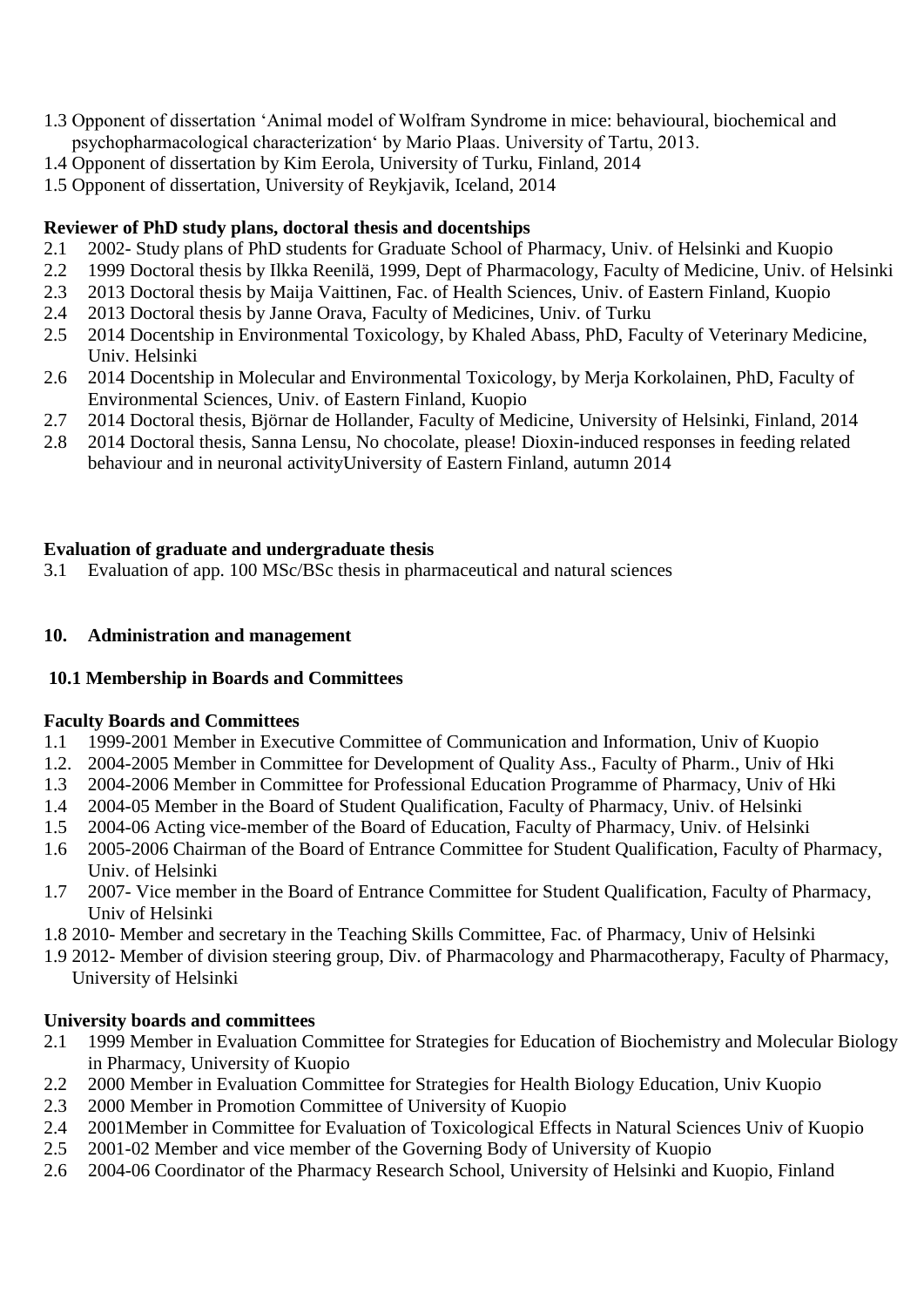- 2.7 2005-2008 Member and vice member in the Board of The Pharmaceutical Learning Centre, Helsinki
- 2.8 2010- Vice member of the Collegial Body of University of Helsinki

# **11. Social engagement and cooperation**

- 1. Invited teaching activity in folk and other schools.
- 2. Other nonprofessional activities: Finnish skating clubs, chairman for three years in Espoo and
- 3. Kuopio Skating Clubs. Administration, employment, collaboration and contracts, arrangements of national and international competitions, number of members about 400 and 200, budget responsibility.
- 4. Pharmacy Learning Center, Board vice member. Planning of courses and educations, other administrative duties.
- 5. Association of University Lectures in Helsinki University, member, secretary and vice chair. Preparing and management of different employment, teaching and research related responsibilities and managements.
- 6. Expert of Fimea/EMEA. Assessment of application and reports for the medical agency.
- 7. Finnish Society of Obesity Research, Board member and secretary (from 04-2014)

# **11. Supervision of graduate and PhD students**

# **Supervision of Ph. D. students**

- 1. 1989 Dragutin Loncar, Dept. of Metabolic Research, University of Stockholm. Postnatal development of alpha-1- and beta-adrenergic receptors in brown fat from newborn, young and aging rabbits.
- 2. 1995 Andrea Dicker, Dept. of Metabolic Research, University of Stockholm. Increased a1-adrenoceptor density in brown adipose tissue indicates recruitment drive in hypothyroid rats
- 3. 1996 Hannaleena Wikman, Dept. of Clinical Chemistry, University of Helsinki. Adrenergic regulation of cAMP accumulation and lipolysis in human omental and subcutaneous adipocytes
- 4. 1997 Eriika Santti, Dept. of Pharmacologyand Clin.Pharmacology, University of Turku. Pharmacology and antiobesity efficacy of MPV 1743 A III, an a2 adrenoceptor antagonist.
- 5. 2003 Pasi Lampela, Dept. of Pharmacology and Toxicology, University of Kuopio. Bovine papilloma virusbased expression plasmids in gene therapy.
- 6. 2005 Sarka Manakova, Dept. of Pharmacology and Toxicology, University of Kuopio, Analysis of cell death in the experimental model of Parkinson's disease.
- 7. 2009 Tanja Vihavainen, Dopaminergic mechanisms of addiction. Division of Pharmacology, Faculty of Pharmacy, University of Helsinki.
- 8. 2010 Merja Voutilainen. GDNF mediated mechanisms in experimental Parkinson's disease. Division of Pharmacology, Faculty of Pharmacy, University of Helsinki.
- 9. 2011 Bernardino Ossola. Protective mechanisms against cell death in cell culture models. Division of Pharmacology, Faculty of Pharmacy, University of Helsinki.
- 10. 2012 Nadia Schendzielorz. 1st supervisor. Characterization of COMT and POP brain distribution in rats and mice. Division of Pharmacology, Faculty of Pharmacy, University of Helsinki.
- 11. 2014 Susanne Bäck. Studies on the mechanisms of neurodegenerative diseases as Parkinson's disease. Division of Pharmacology, Faculty of Pharmacy, University of Helsinki.
- 12. 2014 Jaana Palomäki. Immunotoxicological effects induced by engineered nanomaterials. Division of Pharmacology and Pharmacotherapy, Faculty of Pharmacy. University of Helsinki.
- 13. 2016 Martina Hanzlikova, Studies on some specific mechanisms of nonviral gene transfection in cell cultures. Division of Pharmacology and Pharmacotherapy, Faculty of Pharmacy, University of Helsinki.
- 14. 2016 Tiina Lantto, Mechanisms of plant extracts in the cell death. Division of Pharmacology and Pharmacotherapy, Faculty of Pharmacy, University of Helsinki.
- 15. 2017 Johanna Uhari. Mechanisms of alcholol addiction in experimental animal models. Division of Pharmacology and Pharmacotherapy, Faculty of Pharmacy, University of Helsinki.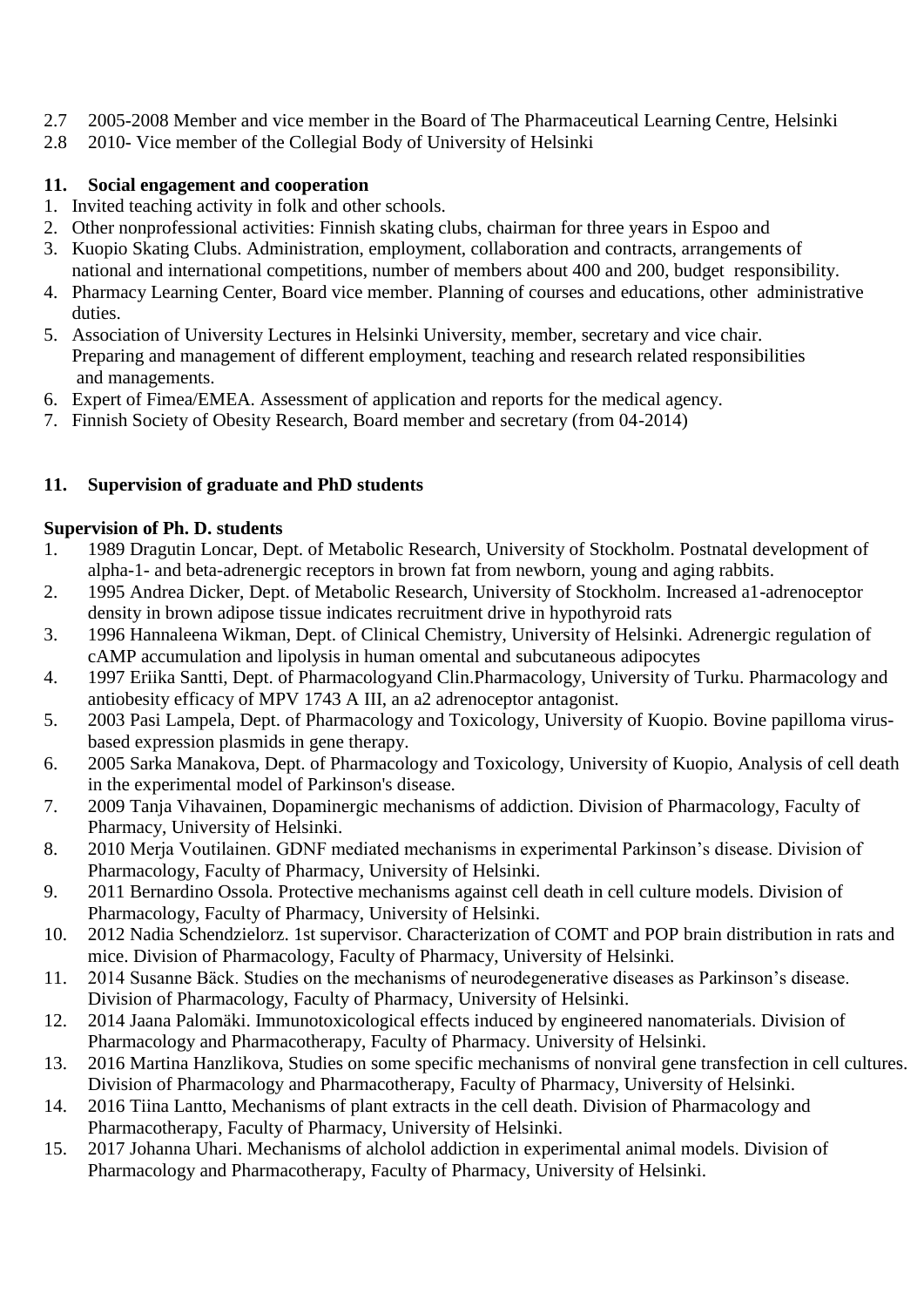16. 2017 Ville Oinio. Opioidergic mechanisms of addiction. Division of Pharmacology and Pharmacotherapy, Faculty of Pharmacy, University of Helsinki.

## **Supervision of MSc graduate students**

- 1. Michael Noronha, 1988, Harvard Medical School, Boston, USA, Triiodothyronine causes rapid reversal of alpha-1/cyclic adenosine monophosphate synergism on brown adipocyte respiration and type II deiodinase activity.
- 2. Päivi Luukkonen, 1991, Dept. of Biology, University of Turku, Turku and Dept.of Pharmacology, Orion Pharmaceutica, Espoo. Measurement of intracellular calcium with fluorescence probes in human platelets.
- 3. Eija Tuukkanen, 1991, Dept. of Biology, University of Jyvaskyla, Finland and Dep.of Pharmacology, Orion Pharmaceutica, Espoo, Finland. The detection of eicosanoids, 5HETE and 5HPETE from blood cell extracts using HPLC.
- 4. Päivi Jäppinen, 1992, Dept. of Pharmacology, University of Helsinki, Finland and Dept.of Pharmacology, Orion Pharmaceutica, Espoo, Finland The effect of OR-1259 on the (3H)nitrendipine binding to cardiac calcium channels in guinea-pig heart membranes in vitro.
- 5. Juha Aintila, 1997, Dept. of Pharmacology and Toxicology, University of Kuopio. The effect of dopamine agonists and histamine ligands in the rat model of Parkinsons disease.
- 6. Pasi Lampela, 1997, Dept. of Pharmacology and Toxicology, University of Kuopio, Cell cultures as a model to study gene transfer mechanisms.
- 7. Mirka Niskanen, 1999, Dept. of Pharmacology and Toxicology, University of Kuopio, Bovine papilloma virus- expression plasmids in gene therapy.
- 8. Johanna Räisänen, 1999, Dept. of Pharmacology and Toxicology, University of Kuopio, Polyethyleimines in the gene transfection.
- 9. Petri Pohjalainen, 2000, Dept. of Pharmacol and Toxicol, Univ of Kuopio, Western blot analysis of enzymes involved in dopamine metabolism in different tissues from COMT-knock out mice.
- 10. Anu Harjula, 2000, Dept. of Pharmacology and Toxicology, University of Kuopio, Tyrosine hydroxylase gene transfections in cell cultures.
- 11. Sanna Ipatti, 2000, Dept. of Pharmacology and Toxicology, University of Kuopio, Comparison of different gene transfection reagents in vitro.
- 12. Katja Sirviö, 2000, Dept. of Pharmacology and Toxicology, University of Kuopio, Comparison of different gene transfection reagents in vivo.
- 13. Antti Mäkisalo, 2001, Dept. of Pharmacology and Toxicology, University of Kuopio, Studies on apoptosis in the cell cultures models.
- 14. Lasse Oinonen, 2002, Dept. of Pharmacology and Toxicology, University of Kuopio, Studies on tyrosine hydroxylase in the cell cultures models.
- 15. Maria Vuorela, 2002, Dept. of Pharmacology and Toxicology, University of Kuopio, The analysis of adenovirus vector expressing tyrosine hydroxylase gene in CV1-P cell cultures.
- 16. Päivi Soininen, 2002, Dept. of Pharmacology and Toxicology, University of Kuopio, Development of nonviral methods for gene transfection.
- 17. Leena Koivikko, 2002, Dept. of Pharmacology and Toxicology, University of Kuopio, The mechanisms of BPV plasmid mediated gene transfection.
- 18. Maria Paukkunen, 2003, Dept. of Pharmacology and Toxicology, University of Kuopio, The analysis on some pharmaceutical parameters of BPV expression plasmids.
- 19. Martina Hanzlikova, 2004, Dept. of Pharmacology and Toxicology, University of Kuopio, Mechanisms of nonviral gene transfection in cell cultures.
- 20. Evanthia Stavrou, 2005, Tyrosine hydroxylase expression in the striatum after adenovirus-TH-gene transfection in PD rats. Erasmus-student, University of Helsinki
- 21. Bernardino Ossola, 2005, Role of nicotine-treatment in induction of apoptosis in cultured macrophages. Erasmus-student, University of Helsinki.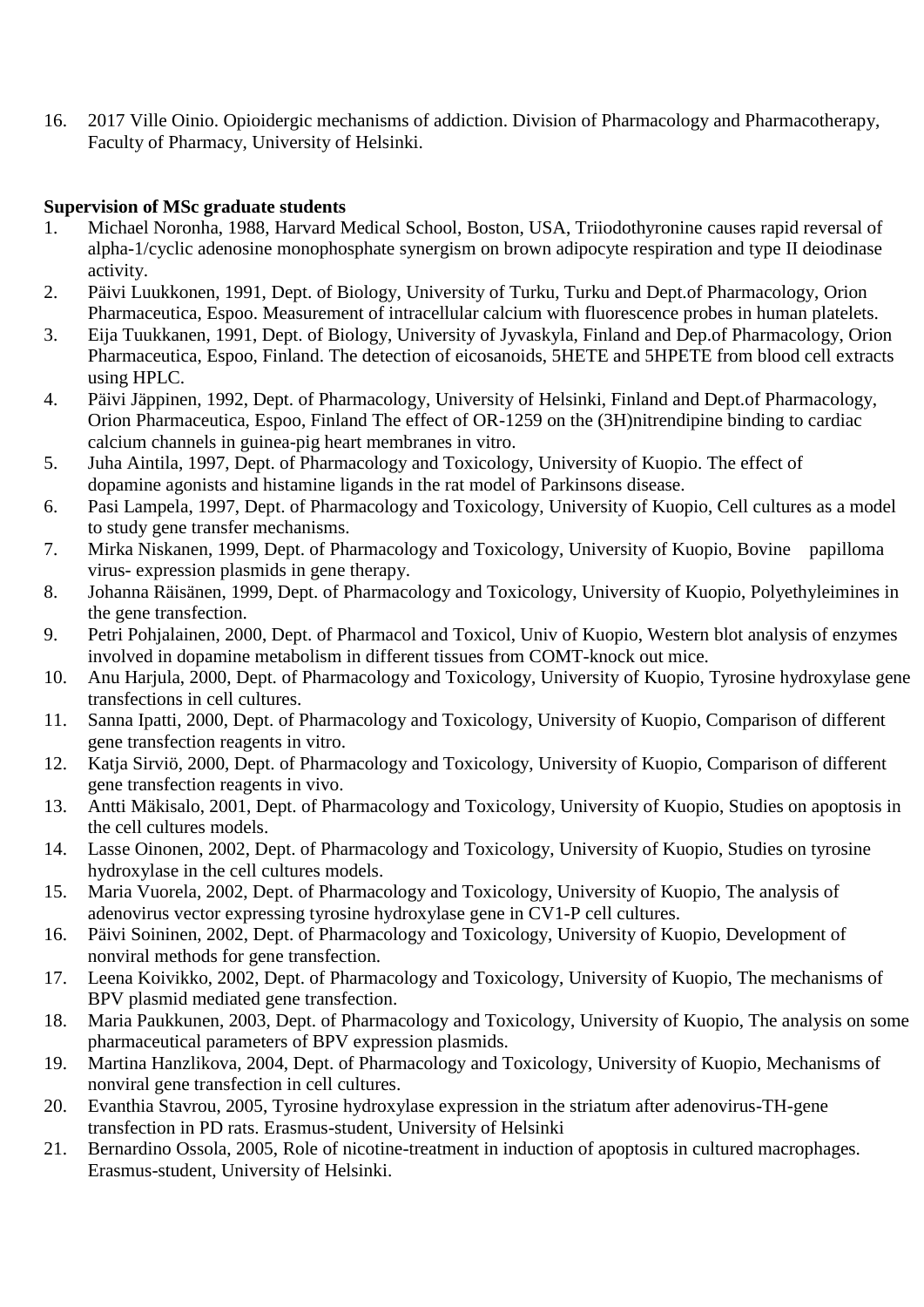- 22. Nadia Schendzielorz, 2005, Tyrosine hydroxylase and dopamine transporter expression in brain of nicotineand morphine-treated mice. University of Helsinki. Erasmus-student, Univ of Helsinki.
- 23. Mario Colucci, 2006, Studies of inhibition of apoptosis by plant extracts. Erasmus student, University of Helsinki.
- 24. Tiina Lantto, 2006, Mechanisms of plant extracts in the cell death. Univ. of Helsinki. (Charles University of Prag), University of Helsinki.
- 26. Anna-Leena Lehti, 2007, Effects of serum the transfection efficiency in vitro. Univ. of Helsinki
- 27. Elisa Ketopaikka, 2007, Distribution of COMT enzyme in the rat brain. Univ. of Helsinki
- 28. Vlasta Zavidova, 2007, Studies on the mechanisms of apoptosis and necrosis. Erasmus student. (Charles University of Prag), University of Helsinki.
- 29. Tuulia Tamminen, 2012. Gene transfection of growth factors in Parkinsonian rat model. University of Helsinki.
- 30. Anna Sysi-Aho. 2012. Regulation of apoptosis in plant extract-treated neuronal cell cultures. University of Helsinki
- 31. Teija Hannila, 2013, Nonviral gene transfection in vitro. University of Helsinki.
- 32. Emilia Larsson, 2014, Nordplus exchange student, From University of Uppsala. Masterwork in collaboration by Pharmacology and Pharmaceutical technology.
- 33. Pia Landsberg, 2015, Erasmus student. Regulation of apoptosis in cancer cells. Division of Pharmacology and Pharmacotherapy, University of Helsinki.
- 34. Tereza Herzegova, 2015, Erasmus student. Regulation of apoptosis in cancer cells. Division of Pharmacology and Pharmacotherapy, University of Helsinki.
- 35. Merja Ylitalo, 2016, MSc student, Regulation of addiction in the AA rat alcohol model. Division of Pharmacology and Pharmacotherapy, Faculty of Pharmacy, University of Helsinki.
- 36. Mikko Sundström, 2016, Pharmacologic effect on game addiction in the rat experimental model. MSc student, Division of Pharmacology and Pharmacotherapy, Faculty of Pharmacy, University of Helsinki.

## **Supervision of BSc students**

Supervision of several BSc theses (app. 60).

# **LIST OF PUBLICATIONS**

#### **Atso Raasmaja**

#### **1. Original publications in international peer-reviewed journals**

- 1. Atso Raasmaja, Nina Mohell and Jan Nedergaard. Increased alpha-1-adrenergic receptor density in brown adipose tissue of cafeteria-fed rats. Biosc. Rep. 1984; 10:851-859.
- 2. Jan Nedergaard, Atso Raasmaja and Barbara Cannon. Parallel increases in amount of (3H)GDP binding and thermogenin antigen in brown adipose tissue mitochondria of cafeteria-fed rats. Biochem. Biophys. Res. Commun. 1984; 122:1328-1336.
- 3. Atso Raasmaja, Nina Mohell and Jan Nedergaard. Increased alpha-1-adrenergic receptor density in brown adipose tissue of cold-acclimated rats and hamsters. Eur. J. Pharmacol. 1985; 106:489-498
- 4. Atso Raasmaja and David A. York. Alpha-1- and beta-adrenergic receptors in brown adipose tissue of lean and obese (fa/fa) Zucker rats: The effect of cold acclimation, sucrose feeding and adrenalectomy. Biochem. J. 1987: 249:831-838.
- 5. Ira Mills, Atso Raasmaja, Norma Moolten, Gary, Lemack, J. Enrique Silva and P. Reed Larsen. Effect of thyroid status on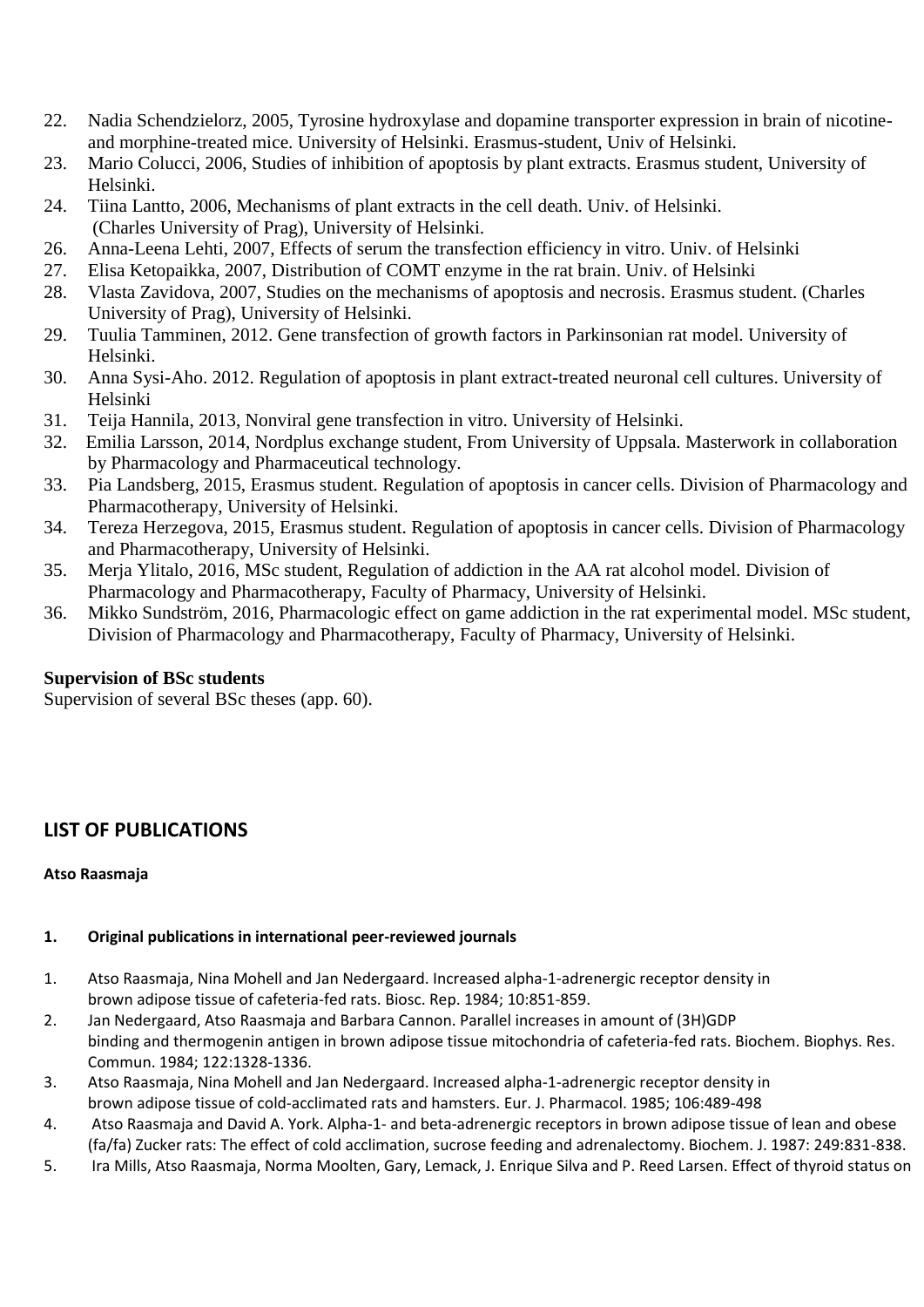catecholamine stimulation of thyroxine 5'-deiodinase in brown adipocytes. Am. J. Physiol. 1989; 256 (Endocrinol. Metab.): E74-79.

- 6. Atso Raasmaja and P. Reed Larsen. Alpha-1- and beta-adrenergic agents cause synergistic stimulation of the iodothyronine deiodinase in rat brown adipocytes. Endocrinol. 1989; 125:2502-2509.
- 7. Michael Noronha, Atso Raasmaja, Norma Moolten and P. Reed Larsen. Triiodothyronine causes rapid reversal of alpha-1/cyclic monophosphate synergism on brown adipocyte respirationand type II deiodinase activity. Metabolism 1991; Vol 40:1-7.
- 8. Atso Raasmaja, Antti Talo, Erkki Nissinen, Inge-Britt Linden and Pentti Pohto. Biochemical mechanisms of the novel cardiotonic agent OR-1259. J. Mol. Cell. Cardiol. 1991.
- 9. Atso Raasmaja, Antti Talo, Heimo Haikala, Erkko Nissinen, Inge-Britt Lindén and Pentti Pohto. Biochemical properties of OR-1259 - a positive inotropic and vasodilatory compound with an antiarrhythmic effect. Adv. Exp. Med. Biol. 1992; 311: 423.
- 10. Andrea Dicker, Atso Raasmaja, Barbara Cannon and Jan Nedergaard. Increased alpha-1-adrenoceptor density in brown adipose tissue indicates recruitment drive in hypothyroid rats. Am. J. Physiol. 1992; 263 (Endocrinol. Metab.26); E654- E662.
- 11. Amalia Rubio, Atso Raasmaja, Ana Luiza Maia, Kiung-Rae Kim and J. Enrique Silva. Effects of thyroid hormone on norepinehrine signal in brown adipose tissue. I: ß1 and ß2-adrenergic receptors and cyclic adenosine monophosphate generation. Endocrinology 1995, 136:3267-3276.
- 12. Amalia Rubio, Atso Raasmaja and J. Enrique Silva. Thyroid hormone and norepinephrine signal in brown adipose tissue. II: differential effects of thyroid hormone on ß3-adrenergic receptors in brown and white adipose tissue. Endocrinology 1995, 136:3277-3284
- 13. Hannaleena Wikman, Juhamatti Savola, Atso Raasmaja and Jorma Ohisalo. 22A-Adrenergic regulation of cyclic AMP accumulation and lipolysis in human omental and subcutaneous adipocytes. Int. J. Obesity 1996, 20: 185-189.
- 14. Atso Raasmaja, Matti Viluksela and Karl Rozman. Decreased liver type I 5'-deiodinase and increased brown adipose tissue type II 5'-deiodinase activity in 2,3,7,8-tetrachlorodibenzo-p-dioxin (TCDD)-treated Long-Evans rats. Toxicol., 1996.
- 15. Eriika Savontaus, Atso Raasmaja, Juha Rouru, Markku Koulu, Ullamari Pesonen, Raimo Virtanen, Juha-Matti Savola and Risto Huupponen. Pharmacology and antiobesity efficacy of MPV 1743 A III, an á2-adrenoceptor antagonist. Eur. J. Pharmacol. 1997.
- 16. Marko Huotari, Kaisa Kukkonen, Niina Liikka, Tarja Potasev, Atso Raasmaja and Pekka T. Männistö. Effects of histamine H3-ligands on the levodopa-induced turning behaviour of hemiparkinsonian rats. Parkinsonism and Related Disorders 2000; 6: 159-164.
- 17. Atso Raasmaja, Aksel Soosaar, Pasi Lampela, Sulev Kôks, Andreas Männik, Vallo Volke, Marko Huotari, Susanna Joki, Ene Ustav, Eero Vasar, Mart Ustav and Pekka T. Männistö Tyrosine hydroxylase gene transfer to rat striatum using Bovine Papilloma Virus-1 Expression Plasmids in the experimental model of Parkinson's disease. Pharm. Pharmacol. Lett., 2001, 2: 83-86
- 18. Pasi Lampela, Ene Ustav, Mart Ustav, Mirka Niskanen, Pekka Männistö and Atso Raasmaja. Efficient Transfection of Novel Bovine Papillomavirus 1 Expression Plasmids. Plasmid 2001; 46: 163-169.
- 19. Marko Huotari, Joseph A. Gogos, Maria Karayiorgou, Olli Koponen, Markus Forsberg, Atso Raasmaja, Juha Hyttinen and Pekka T. Männistö. Brain catecholamine metabolism in catechol-O-methyltransferase (COMT)-deficient mice. European Journal of Neuroscience 2002, 15: 246-256.
- 20. Pasi Lampela, Johanna Räisänen, Pekka T. Männistö, Seppo Ylä-Herttuala and Atso Raasmaja. The use of lowmolecular-weight PEIs as gene carriers in the monkey fibroblastoma and rabbit smooth muscle cell cultures. J. Gene Med. 2002; 4(2): 205-214.
- 21. Pasi Lampela, Matti Elomaa, Marika Ruponen, Arto Urtti, Pekka T. Männistö and Atso Raasmaja. Different synergistic roles of small polyethylenimine and Dosper in gene delivery. J Control Release. 2003; 14;88(1):173-83.
- 22. Sarka Manakova, Katja A. Puttonen, Atso Raasmaja and Pekka T. Männistö. Ara-C induces apoptosis in monkey fibroblast cells. Toxicol. In Vitro. 2003;17(3):367-73.
- 23. Liese Romer, Siegfried Wurster, Juha-Matti Savola, and Atso Raasmaja. Identification and characterization of the imidazoline I2b-binding sites in the hamster brown adipose tissue as a study model for imidazoline receptors. Arch Physiol Biochem. 2003;111(2):159-66.
- 24. Katja A. Puttonen, Sarka Manakova, Atso Raasmaja and Pekka T. Männistö. Increased p53 levels without caspase-3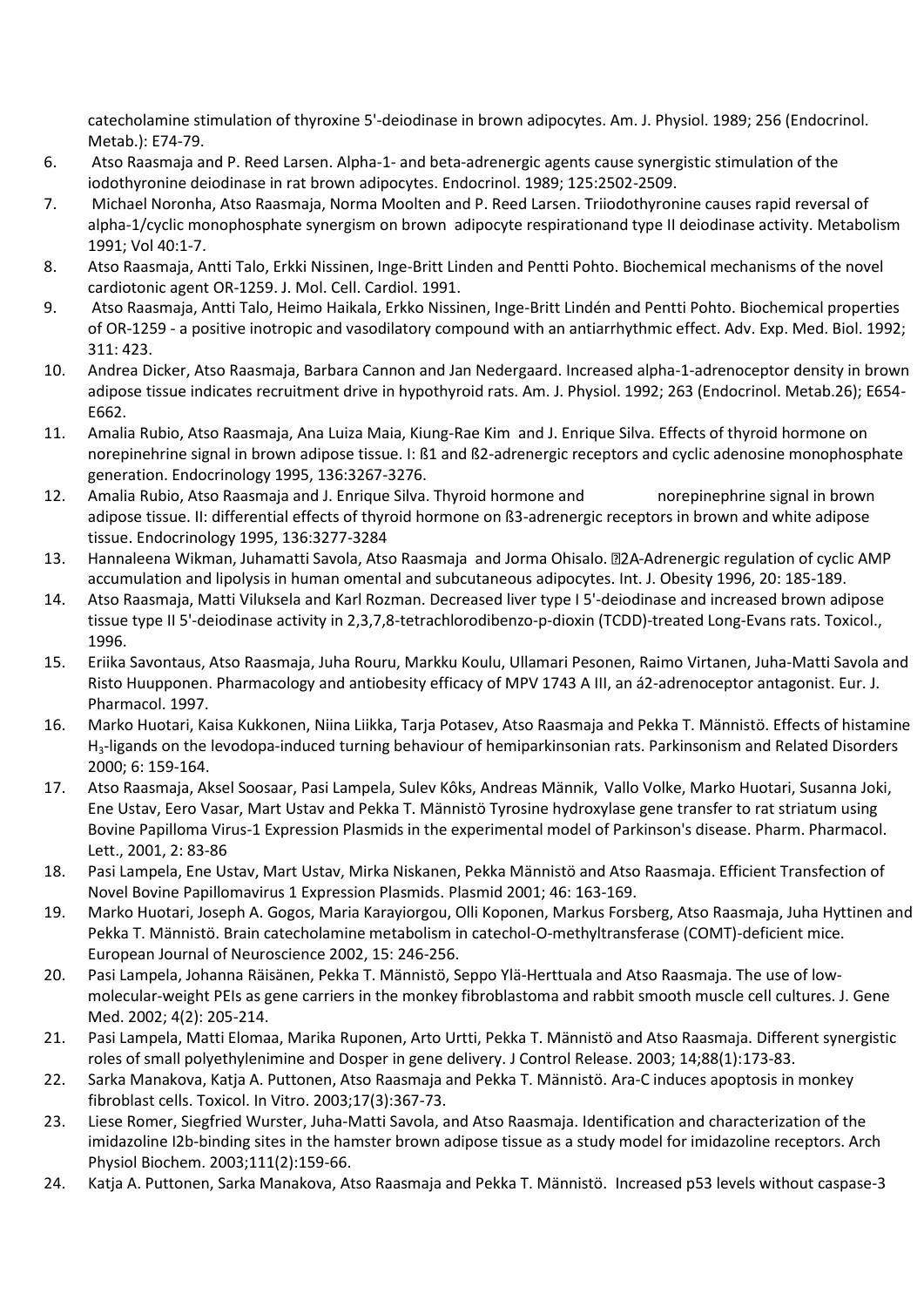activity and change of cell viability in 6-hydroxydopamine-treated CV1-P cells. Cell Biol Toxicol. 2003 Jun;19(3):177-87.

25. Pasi Lampela, Marko Huotari, Anu Harjula, Lasse Oinonen, Mart Ustav, Seppo Ylä-Herttuala, Pekka T. Männistö and Atso Raasmaja. Production of functional recombinant tyrosine hydroxylase by the BPV-1 expression plasmids in the cell cultures.

Plasmid. 2003;50(3):230-5.

26. Pasi Lampela, Päivi Soininen, Arto Urtti, Pekka T. Männistö and Atso Raasmaja. Synergism in gene delivery by small PEIs and three different nonviral vectors.

Int J Pharm. 2004 Feb 11;270(1-2):175-84.

- 27. Matti Viluksela, Atso Raasmaja, Lebofsky, Marketa and Karl K. Rozman. Tissue-specific effects of 2,3,7,8 tetrachlorodibenzo-p-dioxin (TCDD) on the activity of 5'-deiodinases I and II in rats. Toxicol Lett. 2004; 147(2):133-42.
- 28. Pasi Lampela, Päivi Soininen, Katja A. Puttonen, Arto Urtti, Pekka T. Männistö and Atso Raasmaja. Effect of cell-surface glycosaminoglycans on cationic carrier combined with low-MW PEI-mediated gene transfection. Int J Pharm. 2004; 13;284(1-2):43-52.
- 29. Sarka Manakova, Katja A. Puttonen, Atso Raasmaja and Pekka T. Männistö. The roles of dopamine transporter and Bcl-2 protein in the protection of CV1-P cells from 6-OHDA-induced toxicity. Toxicol Lett. 2004; 154(1-2):117-23.
- 30. Atso Raasmaja and David A. York. Pharmacological characterization of alpha1-and beta-adrenergic synergism of 5'DII activity in rat brown adipocytes. Arch. Physiol. Biochem. 2006; 112 (1):23-30.
- 31. Katja A Puttonen, Sarka Lehtonen, Atso Raasmaja and Pekka T. Männistö. A prolyl oligopeptidase inhibitor, Z-Pro-Prolinal, inhibits glyceraldehyde-3-phosphate dehydrogenase translocation and production of reactive oxygen species in CV1-P cells exposed to 6-hydroxydopamine. Toxicology In Vitro 2006; 20(8): 1446-54.
- 32. Jelena Mijatovic, Mikko Airavaara, Anu Planken, Petri Auvinen, Atso Raasmaja, T. Petteri Piepponen, Frank Costantini, Liisa Ahtee and Mart Saarma. Constitutive Ret activity in knock-in multiple endocrine neoplasia type B mice induces profound elevation of brain dopamine concentration via enhanced synthesis and increases the number of TH-positive cells in the substantia nigra. J. Neurosc. 2007; 27 (18): 4799-4809.
- 33. Katja A. Puttonen, Sarka Lehtonen, Pekka T. Männistö and Atso Raasmaja. Different viabilities and toxicity types after 6-OHDA and Ara-C exposure evaluated by four assays in five cell lines. Toxicology In Vitro, 2008; 22: 182-189.
- 34. Tiina Kääriäinen, Marjo Piltonen, Bernardino Ossola, Heli Kekki, Sarka Lehtonen, Terhi Nenonen, Anne Lecklin, Atso Raasmaja and Pekka T. Männistö. Lack of robust protective effect of quercetin in two types of 6-hydroxydopamineinduced parkinsonian models in rats and dopaminergic cell cultures. Brain Res. 2008; 1203:149-159.
- 35. Bernardino Ossola, Tiina Kääriäinen, Atso Raasmaja and Pekka T. Männistö. Time-dependent protective and harmful effects of quercetin in 6-OHDA-induced toxicity in neuronal SH-SY5Y cells. Toxicol., 2008: 250(1):1-8.
- 36. Martina Hanzlikova, Päivi Soininen, Pasi Lampela, Pekka T. Männistö and Atso Raasmaja. The role of PEI structure and size in the PEI/liposome-mediated synergism of gene transfection. Plasmid, 2009; 61: 15-21.
- 37. Tiina Lantto, H. J. Damien Dorman, Alexander N. Shikov, , Olga N. Pozharitskaya, Valery G. Makarov, Vladimir P. Tikhanov, Raimo Hiltunen and Atso Raasmaja. Chemical composition, antioxidative activity and cell viability effects of a Siberian Pine (Pinus sibirica Du Tour) extract. Food Chemistry, 2009; 112: 936-943.
- 38. Sarka Manakova, Pekka T. Männistö and Atso Raasmaja. Expression of tyrosine hydroxylase in the striatum of atipamezole-treated rats. Eur J Pharm Sci. 2009 Mar 2;36(4-5):602-4.
- 39. Tiina Lantto, Mario Colucci, Vlasta Závadová, Raimo Hiltunen and Atso Raasmaja. Cytotoxicity of curcumin, resveratrol and plant extracts from basil, juniper, laurel and parsley in SH-SY5Y and CV1-P cells. Food Chemistry, 2009; 117: 405- 411.
- 40. Päivi Soininen, Martina Hanzlíková, Maria Paukkunen, Anne Lecklin, Pekka T. Männistö and Atso Raasmaja. Sample purification improves the analysis of nonviral in vivo gene transfection. Plasmid, 2010;63(1):27-30. [Epub 2009 Sep 19].
- 41. Merja Voutilainen, Susanne Bäck, Johan Peränen, Päivi Lindholm, Atso Raasmaja, Pekka Männistö, Mart Saarma and Raimo Tuominen. Chronic infusion of CDNF prevents 6-OHDA-induced deficits in a rat model of Parkinson's disease. Experimental Neurology 2011, 228 (1):99-108. Epub 2010 Dec 24.
- 42. Martina Hanzlíková, Marika Ruponen, Emilia Galli, Atso Raasmaja, Vladimir Aseyev, Heikki Tenhu, Arto Urtti and Marjo Yliperttula. Mechanisms of polyethylene-mediated DNA delivery: free carrier helps to overcome the barrier of cellsurface proteoglycans. Journal of Gene Medicine 2011, 13 (7-8): 402-9.
- 43. H.J. Damien Dorman, Tiina Lantto, Atso Raasmaja and Raimo Hiltunen. Antioxidant, pro-oxidant and cytotoxic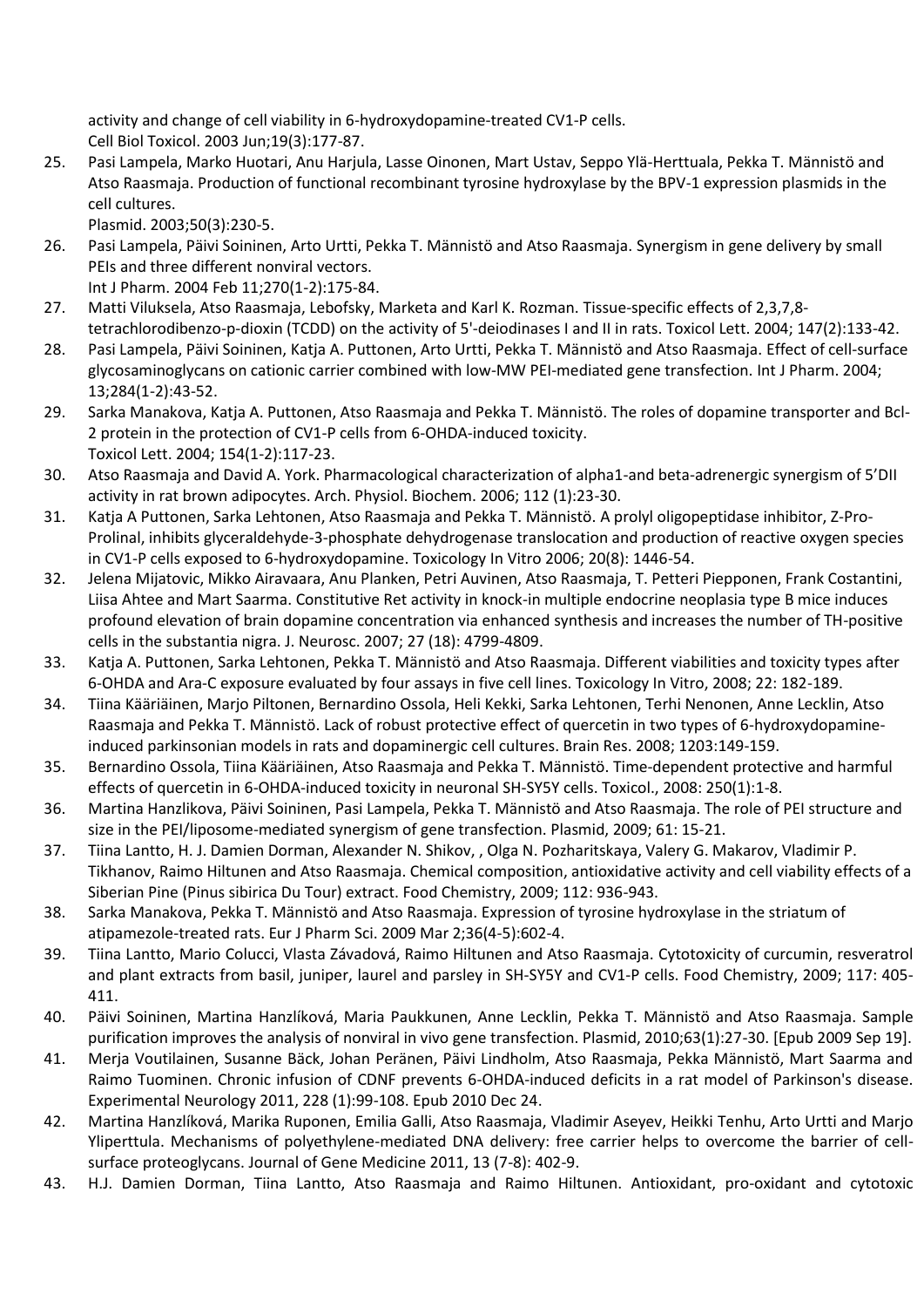properties of parsley. Food Funct. 2011 Jun;2(6):328-37. Epub 2011 May 18.

- 44. Nadia Schendzielorz, Pekka T. Männistö, Maria Karayiorgou, Joseph Gogos and Atso Raasmaja. A transient and permanent lack of catechol-O-methyltransferase (COMT) have minor effects on feeding pattern of female rodents. Basic Clin Pharmacol Toxicol 2011;. Epub 2011 Aug 18.
- 45. Nadia Schendzielorz, Anna Rysä, Ilkka Reenilä, Atso Raasmaja & Pekka T. Männistö. Complex estrogenic regulation of catechol-O-methyltransferase (COMT) activity in rats. J Physiol Pharmacol. 2011;62(4):483-90.
- 46. Bernardino Ossola, Tiina Lantto, Katja Puttonen, Raimo Tuominen, Atso Raasmaja and Pekka T. Männistö. Minocycline protects SH-SY5Y cells from 6-hydroxydopamine by inhibiting both caspase-dependent and –independent programmed cell death. J Neurosci Res 2012; 90(3):682-90. doi: 10.1002/jnr.22791. Epub 2011 Nov 23.
- 47. Atso Raasmaja, Anne Lecklin, Xiang Ming Li, Jianqiang Zou, Guo-Guang Zhu, Into Laakso and Raimo Hiltunen. A water/alcohol extract of *Citrus grandis* whole fruits has beneficial metabolic effects in the obese Zucker rats fed with high fat/high cholesterol diet. Food Chem. 2013 Jun 1;138(2-3):1392-9; doi: 10.1016/j.foodchem.2012.09.140. Epub 2012 Nov 12.
- 48. Susanne Bäck, Johan Peränen, Emilia Galli, Päivi Pulkkila, Liina Lonka-Nevalaita, Tuulia Tamminen, Merja Voutilainen, Atso Raasmaja, Mart Saarma, Pekka Männistö and Raimo Tuominen. Gene therapy with AAV2- CDNF provides functional benefits in a rat model of Parkinson's disease. Brain Behav. 2013 Mar;3(2):75-88; doi: 10.1002/brb3.117. Epub 2013 Jan 14.
- 49. Nadia Schendzielorz, Juha-Pekka Oinas, Timo T. Myöhänen, Ilkka Reenilä, Atso Raasmaja and Pekka T. Männistö. Catechol-O-methyltransferase (COMT) protein expression and activity after dopaminergic and noradrenergic lesions of the rat brain. PLoS One. 2013 Apr 16;8(4):e61392; doi: 10.1371/journal.pone.0061392.
- 50. Atso Raasmaja, Sarka Lehtonen, Tiina Kääriäinen, Pasi Lampela, Marko Huotari and Anne Lecklin. Tyrosine hydroxylase gene transfections to different sites of striatum in the rat model of Parkinson's disease. Open Journal of Genetics. PP. 30-37, Pub. Date: June 26, 2013 DOI[: 10.4236/ojgen.2013.32A1004](http://dx.doi.org/10.4236/ojgen.2013.32A1004)
- 51. Susanne Bäck, Mari Raki, Raimo K. Tuominen, Atso Raasmaja, Kim Bergström and Pekka T. Männistö. High correlation between in vivo [123I]beta-CIT SPECT/CT imaging and postmortem immunohistochemical findings in the evaluation of lesions induced by 6-OHDA in rats. EJNMMI Research (European Journal of Nuclear Medicin and Molecular Imaging Research), Pub. Date: June10, 2013; doi:10.1186/2191-219X-3-46.
- 52. Marite Ehrlich, Marilin Ivask, Atso Raasmaja and Sulev Kõks. Analysis of metabolic effects of menthol on WFS1 deficient mice. Physiol. Reports 4 (1), 2015, e12660, doi: 10.14814/phy2.12660
- 53. Tiina Lantto, Into Laakso, Timo Mauriala, Raimo Hiltunen, Sulev Koks and Atso Raasmaja. Molecular mechanisms of cell viability, apoptosis and gene expression in the human neuroblastoma cell cultures treated with Juniper berry extract. PlosOne, revised 2016.
- 54. Alexander N. Shikov, Valery Makarov, Xiang Ming Li, Jianqiang Zou, Guo-Guang Zhu, Marina N. Makarova, Maria A. Kovaleva, Olga N. Pozharitskaya, Raimo Hiltunen and Atso Raasmaja. Improved metabolic effects by *Citrus grandis* whole fruits extract in the streptozotocin-induced diabetic rats. Submitted 2016.

#### **2. Publications in international peer-reviewed scientific and conference books and booklets**

#### **Book chapters and reviews**

- 1. Jan Nedergaard, Nina Mohell, Eewa Nånberg, Eamonn Connolly, Atso Raasmaja and Lena Henschen. Alpha-1 adrenergic pathways in brown adipose tissue: mode of action and recruitment pattern. In: "Living in the Cold (Heller C.' ed.) Elsevier, New York. 1986:83-9
- 2. Nina Mohell, Atso Raasmaja and Jan Nedergaard. Pharmacological characterization of alpha-1- and beta-adrenergic receptors in brown adipose tissue: a comparative study with the radioligands (3H)prazosin and (3H)CGP-12177. In Thermoregulation: Research and Clinical Applications (ed. by P. Lomax and E. Schönbaum) pp. 35-38. Karger, Basel.
- 3. Atso Raasmaja and Pekka T. Männistö. Tyrosine hydroxylase enzyme as a target of gene therapy in experimental Parkinson's disease. Manuscript.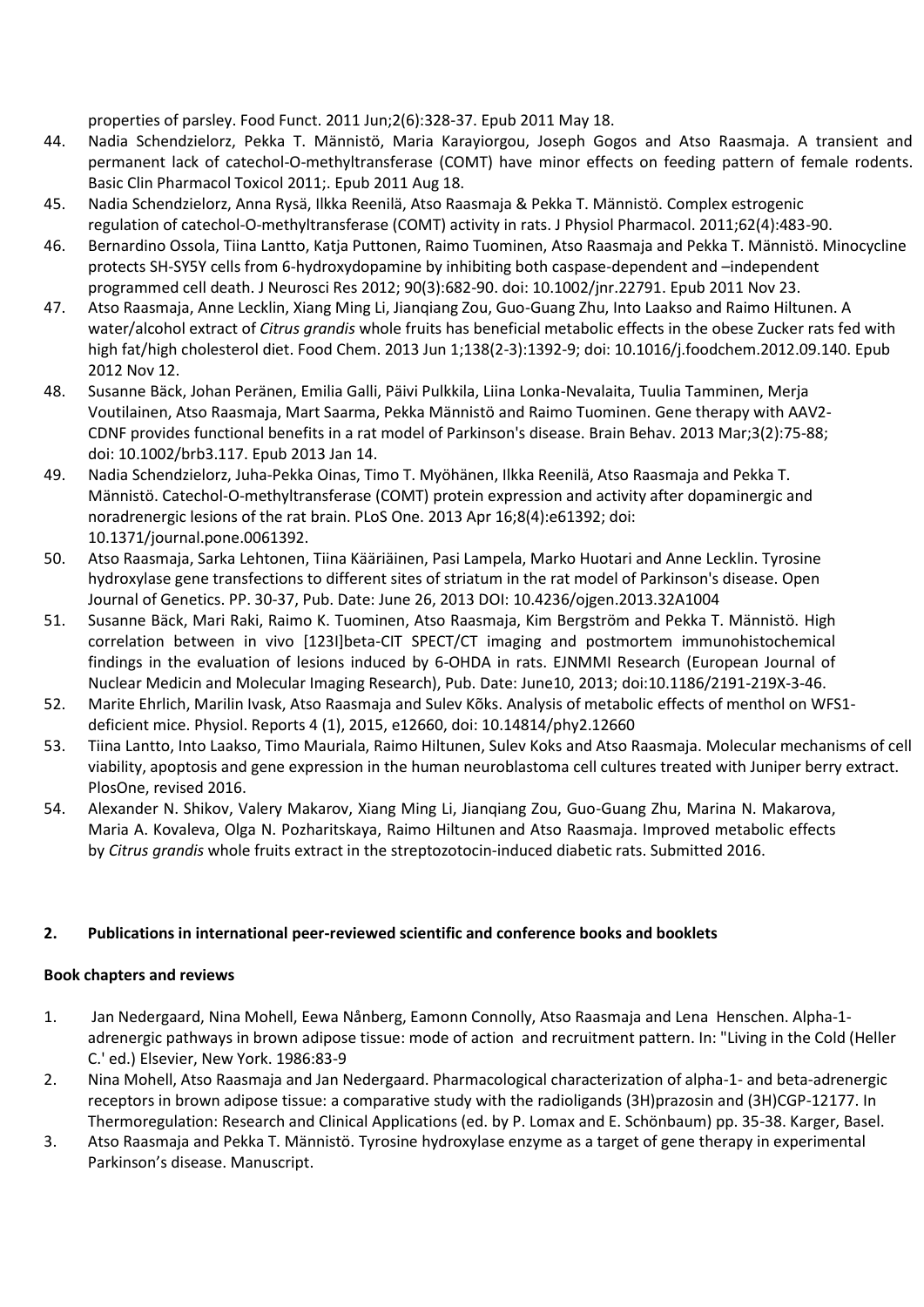### **3. Scientific monographies**

1. Atso Raasmaja. Alpha-1- and beta-adrenergic receptors in brown adipose tissue and the adrenergic regulation of thyroxine 5'-deiodinase. Acta Physiologica Scandinavica,Vol. 139,Supplementum1990; 590:1-61.

### **4. Other scientific publications**

#### **4.1 National scientific articles**

- 1. Atso Raasmaja. Ruskea rasva polttaa energiaa. Review, Kansanterveys, 1:1997.
- 2. Atso Raasmaja. Ruskea rasvakudos polttaa energiaa. Commentary, Hyvä Terveys, 1:1997.
- 3. Helsingin Sanomat. Kontribuutio 'Ruskean rasvan lämmöntuotannosta'. (Article contribution about brown adipose tissue).

### **4.2 Other research documents and reports (in pharmaceutical industry)**

- 1. Atso Raasmaja, Erkki Nissinen and Inge-Britt Linden. Effect of OR-1259 on cardiac sarcolemmal Na-Ca exchange in vitro. The Biochemical Laboratory, Orion-Farmos Pharmaceuticals, F89012820146; 1990.
- 2. Eija Schultz, Atso Raasmaja, Erkki Nissinen, Inge-Britt Linden. Catechol-O-methyltransferase activity in human tumour tissues and erythrocytes. The Biochemical Laboratory, Orion-Farmos Pharmaceuticals, F88012870081; 1990.
- 3. Eija Schultz, Atso Raasmaja, Inge-Britt Linden. Effect of OR-1259 and OR-1366 on NaK-ATPase in vitro. The Biochemical Laboratory, Orion-Farmos Pharmaceuticals, F90012820235; 1990.
- 4. Eija Schultz, Atso Raasmaja, Erkki Nissinen and Inge-Britt Linden.Effect of OR-1259 and OR-1366 on oxidative phosphorylation in vitro. The Biochemical Laboratory, Orion-Farmos Pharmaceuticals, F90012820246; 1991.
- 5. Atso Raasmaja, Erkki Nissinen and Inge-Britt Linden. Inhibition of cyclic AMP phosphodiesterase isoenzymes by OR-1259 and OR-1366 in left ventricles of guinea-pig heart. The Biochemical Laboratory, Orion-Farmos Pharmaceuticals, F90012820240; 1991.
- 6. Atso Raasmaja. MPV compounds pharmacological effects in experimental obesity models. Orion\_Farmos Pharmaceuticals, 1996
- 7. Maria Paukkunen and Atso Raasmaja. Plasmid production and stability in vitro. FITBiotech. 2000.

## **5. Chapters in textbooks**

- 1. Atso Raasmaja ja Pekka T. Männistö. Pituitary gland hormones and their derivatives. Chapter in the Pharmacology and Toxicology Textbook (Aivolisäkehormonit ja niiden johdokset. In: Farmakologia ja toksikologia). Eds. Koulu, Paasonen, Tuomisto. Medicina, Kuopio, 2001.
- 2. Atso Raasmaja ja Pekka T. Männistö. Thyroid hormones and tyreostates. Chapter in the Pharmacology and Toxicology Textbook (Kilpirauhashormonit ja tyreostaatit. In: Farmakologia ja toksikologia) Eds. Koulu, Paasonen, Tuomisto. Medicina, Kuopio, 2001.
- 3. Atso Raasmaja ja Pekka T. Männistö. Antiseptics and desinfection agents. Chapter in the Pharmacology and Toxicology Textbook (Antiseptit ja desinfektioaineet. In:Farmakologia ja toksikologia) Eds. Koulu, Paasonen, Tuomisto. Medicina, Kuopio, 2001.
- 4. Atso Raasmaja ja Pekka T. Männistö. Pituitary gland hormones and their derivatives. Chapter in the Pharmacology and Toxicology Textbook (Aivolisäkehormonit ja niiden johdokset. Farmakologia ja toksikologia). Eds. Koulu & Tuomisto. Medicina, Kuopio, 2007.
- 5. Atso Raasmaja ja Pekka T. Männistö. Thyroid hormones and tyreostates. Chapter in the Pharmacology and Toxicology Textbook (Kilpirauhashormonit ja tyreostaatit. In: Farmakologia ja toksikologia). Eds. Koulu & Tuomisto. Medicina, Kuopio 2007.
- 6. Atso Raasmaja ja Pekka T. Männistö. Antiseptics and desinfection agents. Chapter in the Pharmacology and Toxicology Textbook (Antiseptit ja desinfektioaineet. In:Farmakologia ja toksikologia). Eds. Koulu & Tuomisto. Medicina, Kuopio, 2007.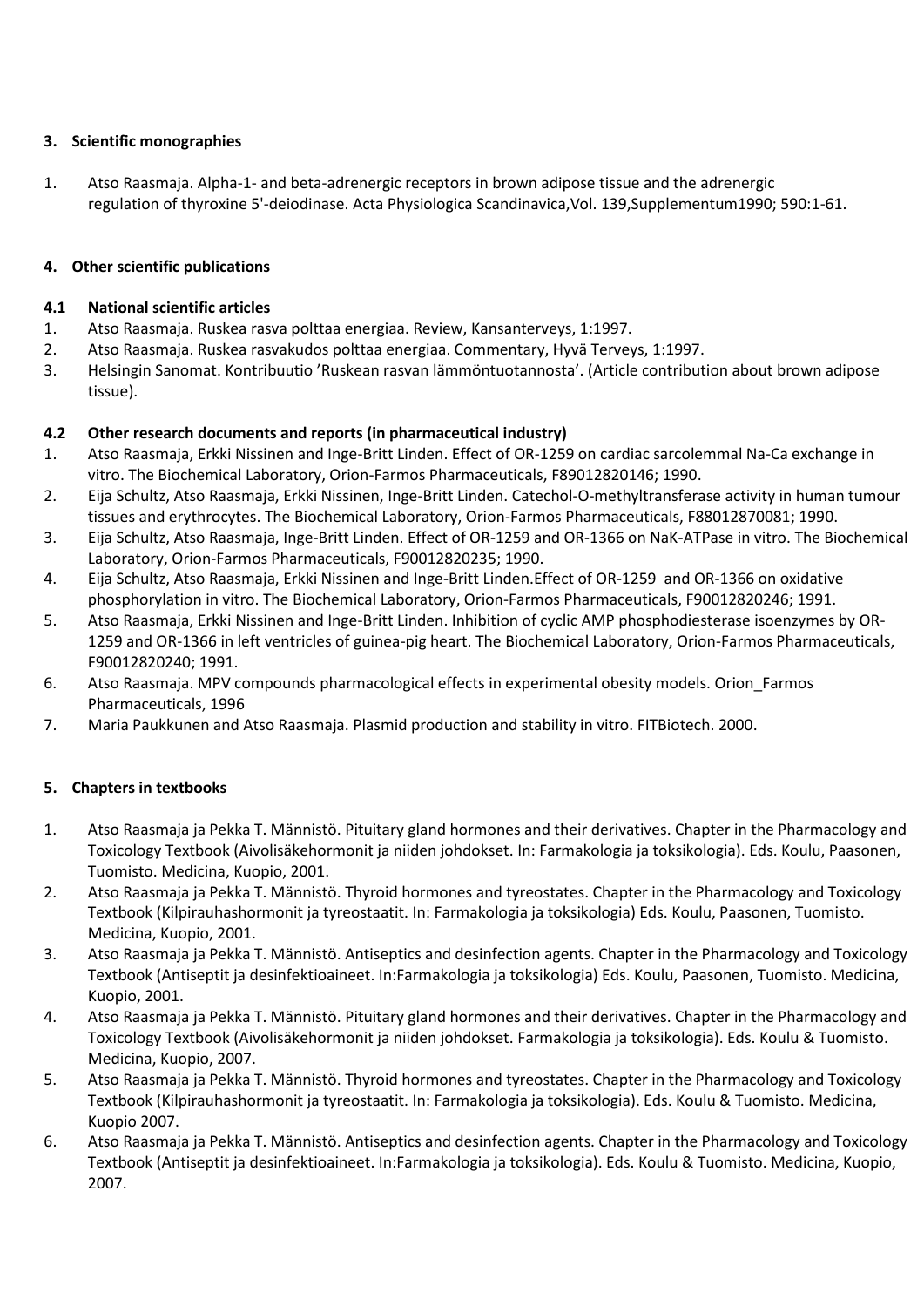- 7. Atso Raasmaja ja Pekka T. Männistö. Pituitary gland hormones and their derivatives. Chapter in the Pharmacology and Toxicology Textbook (Aivolisäkehormonit ja niiden johdokset. Farmakologia ja toksikologia). Eds. Koulu & Tuomisto. Medicina, Kuopio,8th edition 2012.
- 8. Atso Raasmaja ja Pekka T. Männistö. Thyroid hormones and tyreostates. Chapter in the Pharmacology and Toxicology Textbook (Kilpirauhashormonit ja tyreostaatit. In: Farmakologia ja toksikologia). Eds. Koulu, Paasonen, Tuomisto. Medicina, Kuopio, 8th edition 2012.
- 9. Atso Raasmaja ja Pekka T. Männistö. Antiseptics and desinfection agents. Chapter in the Pharmacology and Toxicology Textbook (Antiseptit ja desinfektioaineet. In:Farmakologia ja toksikologia). Eds. Koulu & Tuomisto. Medicina, Kuopio, 8th edition 2012.
- 10. Atso Raasmaja ja Pekka T. Männistö. Pituitary gland hormones and their derivatives. Chapter in the Pharmacology and Toxicology Textbook (Aivolisäkehormonit ja niiden johdokset. Farmakologia ja toksikologia). Eds. Koulu & Tuomisto. Medicina, Kuopio, 9th edition, 2013.
- 11. Atso Raasmaja ja Pekka T. Männistö. Thyroid hormones and tyreostates. Chapter in the Pharmacology and Toxicology Textbook (Kilpirauhashormonit ja tyreostaatit. In: Farmakologia ja toksikologia). Eds. Koulu, Paasonen, Tuomisto. Medicina, Kuopio, 9th edition, 2013.
- 12. Atso Raasmaja ja Pekka T. Männistö. Antiseptics and desinfection agents. Chapter in the Pharmacology and Toxicology Textbook (Antiseptit ja desinfektioaineet. In:Farmakologia ja toksikologia). Eds. Koulu & Tuomisto. Medicina, Kuopio, 9th edition, 2013.

### **6. Patents**

### **Patent family I:**

- 1. Reijo Bäckström, Erkki Honkanen, Atso Raasmaja and Inge-Britt Linden (Inventors). 1 Hydroxy-4(3-cyclopentyloxy-4 methoxyphenyl)-2-pyrrolidone and anti-hypertensive use thereof. Date of patent 18.10.1994. Patent number 5,356,923.
- 2. Reijo Bäckström, Erkki Honkanen, Atso Raasmaja and Inge-Britt Linden (Inventors). Cyclische Hydroxamsaeuren und ihre Verwendung. Date of patent 11.11.1991. Patentnumber AT 128462.
- 3. Reijo Bäckström, Erkki Honkanen, Atso Raasmaja and Inge-Britt Linden (Inventors). Cyclische Hydroxamsaeuren und ihre Verwendung. Date of patent 02.11.1995. Patentnumber DE 69113455.
- 4. Reijo Bäckström, Erkki Honkanen, Atso Raasmaja and Inge-Britt Linden (Inventors). Cyclic hydroxamic acids and their use. Date of patent 27.09.1995. Patent number EP 526535.
- 5. Reijo Bäckström, Erkki Honkanen, Atso Raasmaja and Inge-Britt Linden (Inventors). Foerfarande foer framstaellning av farmakologiskt aktiva 1-hydroxi- och alkoxi-4-substituerade fenyl-2-pyrrolidoner. Date of patent 15.09.1997. Patent number FI 100052
- 6. Reijo Bäckström, Erkki Honkanen, Atso Raasmaja and Inge-Britt Linden (Inventors). JPB2 published registered patent specification. Date of patent 12.11.2001. Patent number JP 3227155B.

#### **Patent family II:**

1. Atso Raasmaja, Pekka T.Männistö and Mart Ustav (Inventors). 'Plasmidi tyrosiinihydroksylaasigeenin ilmentämiseksi aivoissa' (A plasmid for the expression of tyrosine hydroxylase gene in the brain). Patent number FI 107737 B. Date of patent 28.9.1999

#### **Patent family III:**

- 1. Atso Raasmaja, Pasi Lampela and Pekka T. Männistö (Inventors). Kationisten lipidien ja kationisten polymeerien synergiaan perustuva geenitransfektion menetelmä (A method for gene transfection using the synergistic combinations of cationic polymers and lipopolyamines). Finnish application granted. Application number 20001584. January 2003.
- 2. Atso Raasmaja, Pasi Lampela and Pekka T. Männistö (Inventors). A method for gene the transfection using the synergistic combinations of cationic polymers and lipopolyamines. U.S. application. Application number 09/987,156.